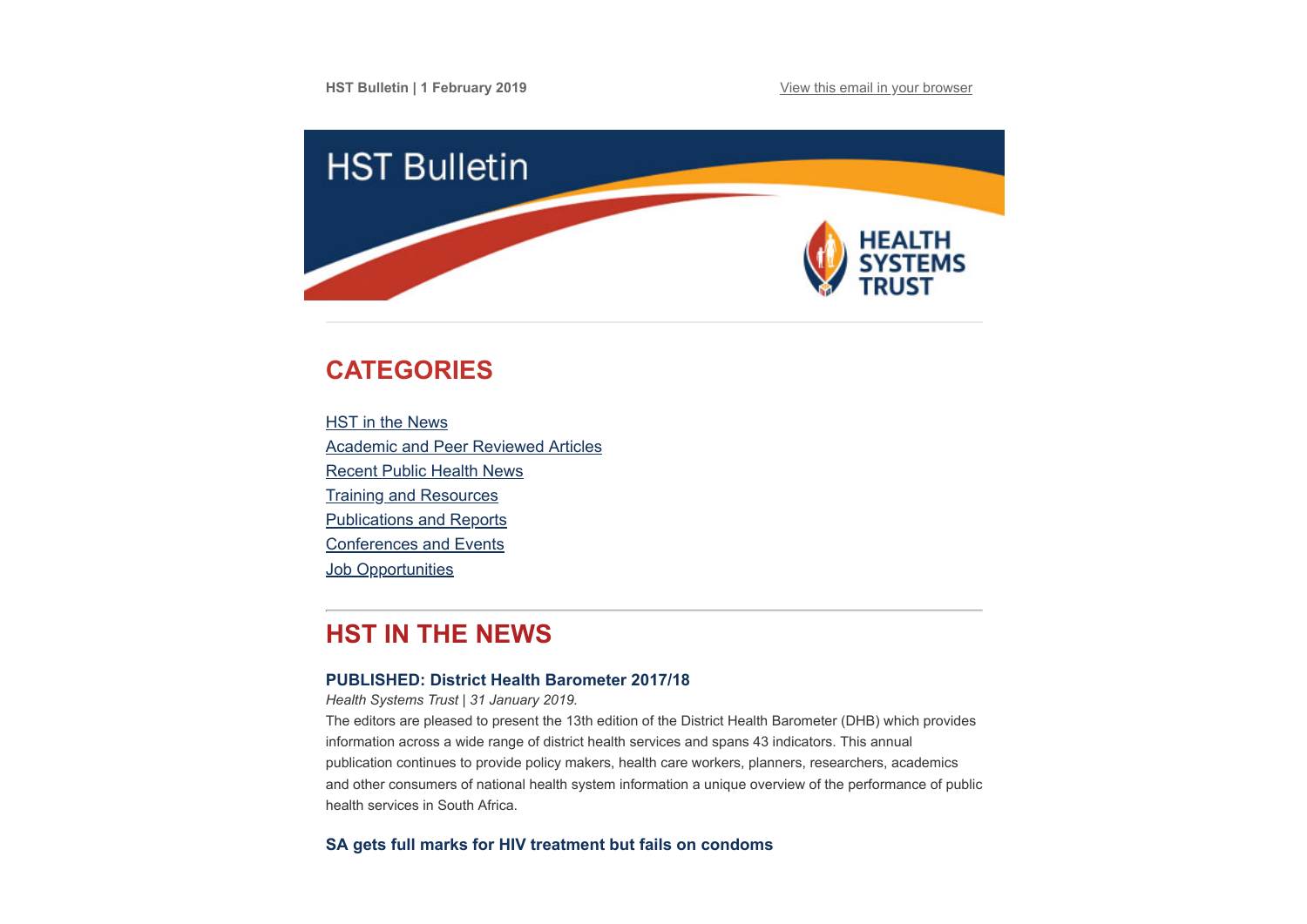*Health-e News | 31 January 2019.* While South Africa has increased HIV spending at district level with stellar results, access to condoms has plummeted, according to the latest District Health Barometer (DHB).

#### **[Report highlights SA's public healthcare lottery](https://www.businesslive.co.za/bd/national/health/2019-01-31-report-highlights-sas-public-healthcare-lottery/)**

*BD Live | 31 January 2019.*

Women in the Eastern Cape's OR Tambo district are 10 times more likely to die during pregnancy or childbirth than those in Joe Gqabi district.

**[\(Return to Top\)](#page-0-0)**

## <span id="page-1-0"></span>**ACADEMIC AND PEER REVIEWED ARTICLES**

### **[A health systems strengthening intervention to improve quality of care for sick and](https://bmcpediatr.biomedcentral.com/articles/10.1186/s12887-019-1396-8) small newborn infants: results from an evaluation in district hospitals in KwaZulu-Natal, South Africa**

*BMC Pediatrics | Published: 24 January 2019.*

*C Horwood, L Haskins, S Phakathi, N McKerrow*

Many newborn infants die from preventable causes in South Africa, often these deaths occur in district hospitals. A multipronged intervention aiming to improve quality of newborn care in district hospitals was implemented comprising training in clinical care for sick and small newborns, skills development for health managers, on-site mentoring, and hospital accreditation. We present the results of the project evaluation.

## **[Residual or recurrent precancerous lesions after treatment of cervical lesions in](https://academic.oup.com/cid/advance-article/doi/10.1093/cid/ciy1123/5269500) HIV-infected women: a systematic review and meta-analysis of treatment failure**

*Clinical Infectious Diseases | Published: 2 January 2019.* 

*Pierre Debeaudrap, Joelle Sobngwi, Pierre-Marie Tebeu, Gary M Clifford*

Screening and treating premalignant cervical lesions (CIN2+) is an effective way to prevent cervical cancer, and recommendations exist for monitoring of treatment success. Yet, there is no specific recommendation for HIV-infected women, who are at known increased risk of cervical cancer. There is strong evidence for increased risk of treatment failure in HIV-infected women in comparison to their HIVnegative counterparts.

### **[Cost-effectiveness of urine-based tuberculosis screening in hospitalised patients](https://www.thelancet.com/journals/langlo/article/PIIS2214-109X(18)30436-4/fulltext) with HIV in Africa: a microsimulation modelling study**

*The Lancet | Published: 1 February 2019.*

*Krishna P Reddy, Ankur Gupta-Wright, Prof Katherine L Fielding, Sydney Costantini, Amy Zheng, Prof Elizabeth L Corbett, Liyang Yu, Prof Joep J van Oosterhout, et al*

Testing urine improves the number of tuberculosis diagnoses made among patients in hospital with HIV. In conjunction with the two-country randomised Rapid Urine-based Screening for Tuberculosis to Reduce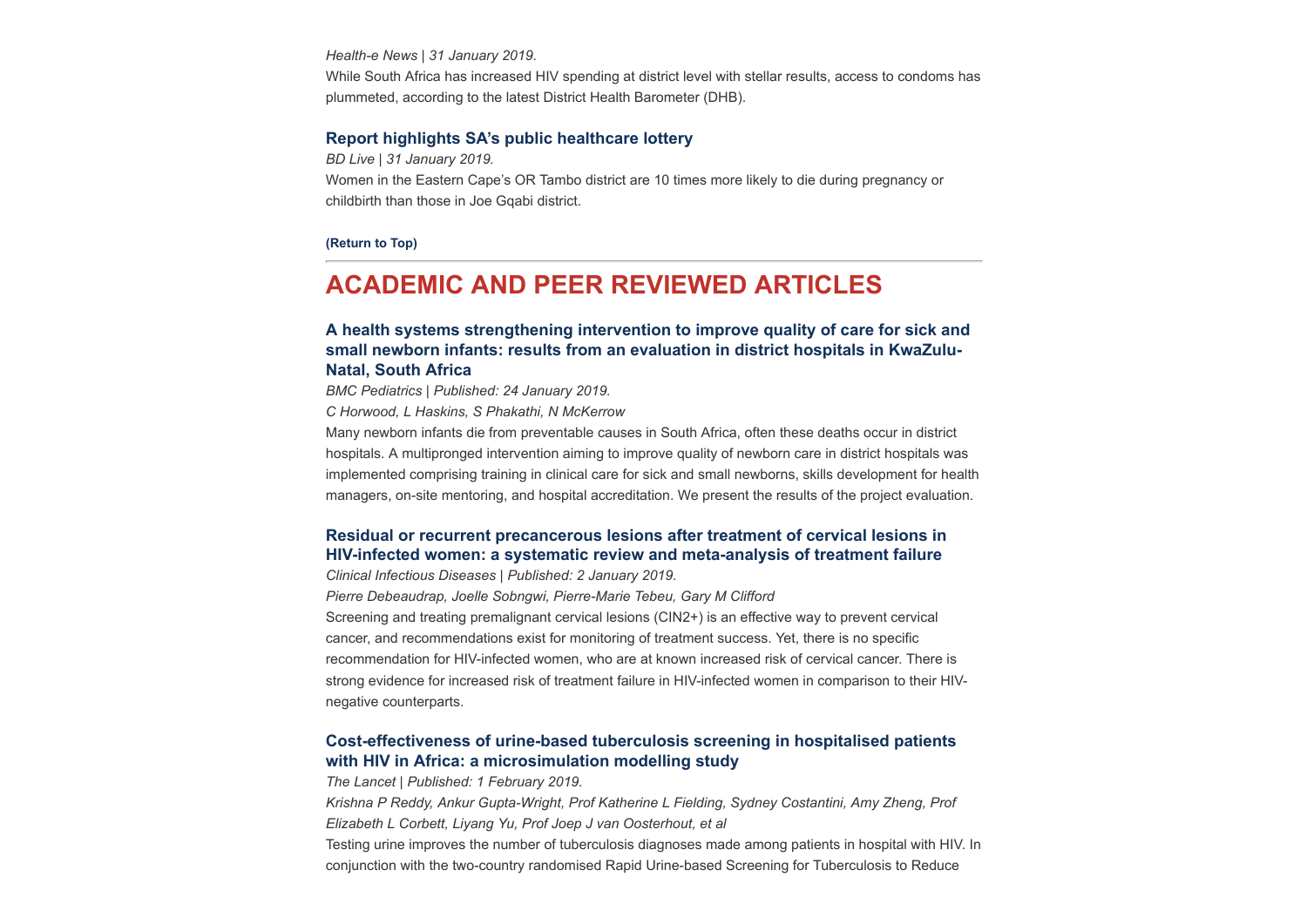AIDS-related Mortality in Hospitalised Patients in Africa (STAMP) trial, we used a microsimulation model to estimate the effects on clinical outcomes and the cost-effectiveness of adding urine-based tuberculosis screening to sputum screening for hospitalised patients with HIV.

### **[Application of provincial data in mathematical modelling to inform sub-national](https://journals.plos.org/plosone/article?id=10.1371/journal.pone.0209320) tuberculosis program decision-making in South Africa**

*PlosOne | Published: 25 January 2019.*

*Piotr Hippner, Tom Sumner , Rein MGJ Houben, Vicky Cardenas, Anna Vassall, Fiammetta Bozzani, Don Mudzengi, Lindiwe Mvusi, et al*

South Africa has the highest tuberculosis (TB) disease incidence rate in the world, and TB is the leading infectious cause of death. Decisions on, and funding for, TB prevention and care policies are decentralised to the provincial governments and therefore, tools to inform policy need to operate at this level. We describe the use of a mathematical model planning tool at provincial level in a high HIV and TB burden country, to estimate the impact on TB burden of achieving the 90-(90)-90 targets of the Stop TB Partnership Global Plan to End TB.

### **"To speak or not to speak": A qualitative analysis on the attitude and willingness of [women to start conversations about voluntary medical male circumcision with their](https://journals.plos.org/plosone/article?id=10.1371/journal.pone.0210480) partners in a peri-urban area, South Africa**

*PlosOne | Published: 25 January 2019.*

*Candice M. Chetty-Makkan , Jonathan M. Grund, Reuben Munyai, Vuyokazi Gadla, Violet Chihota, Mpho Maraisane, Salome Charalambous*

Voluntary medical male circumcision (VMMC) reduces the risk of HIV infection in heterosexual men and has long-term indirect protection for women, yet VMMC uptake in South Africa remains low (49.8%) in men (25–49 years). We explored the attitude and willingness of women to start conversations on VMMC with their sexual partners in a South African peri-urban setting to increase VMMC uptake.

## **[The psychology of "cure" - unique challenges to consent processes in HIV cure](https://bmcmedethics.biomedcentral.com/articles/10.1186/s12910-019-0348-z) research in South Africa**

#### *BMC Medical Ethics | Published: 24 January 2018.*

*Keymanthri Moodley, Ciara Staunton, Theresa Rossouw, Malcolm de Roubaix, Zoe Duby, Donald Skinner* Consent processes for clinical trials involving HIV prevention research have generated considerable debate globally over the past three decades. HIV cure/eradication research is scientifically more complex and consequently, consent processes for clinical trials in this field are likely to pose a significant challenge. Given that research efforts are now moving toward HIV eradication, stakeholder engagement to inform appropriate ethics oversight of such research is timely. This study sought to establish the perspectives of a wide range of stakeholders in HIV treatment and research to inform consent processes for cure research*.*

#### **[Food in the Anthropocene: the EAT–Lancet Commission on healthy diets from](https://www.thelancet.com/journals/lancet/article/PIIS0140-6736(18)31788-4/fulltext)**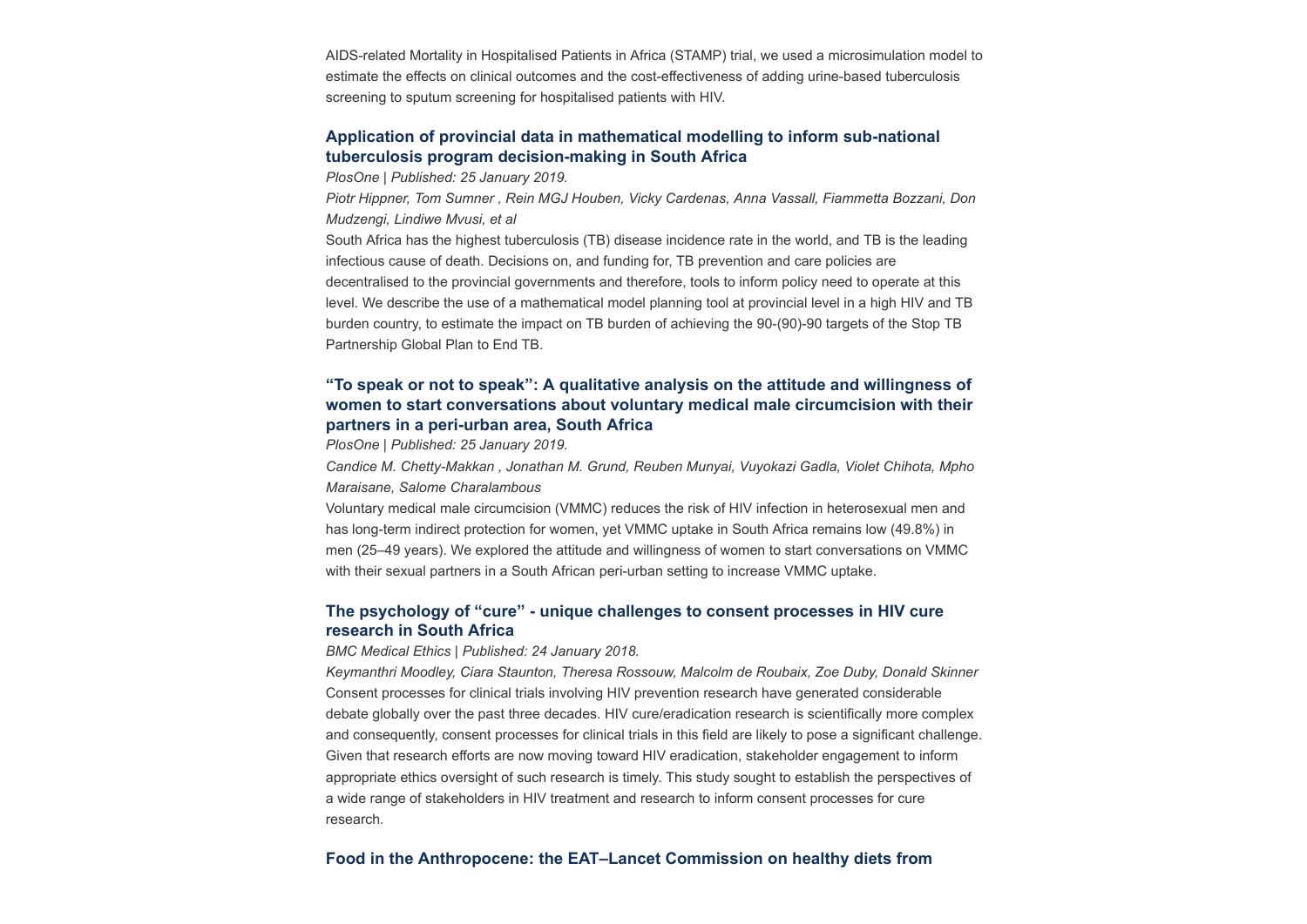#### **[sustainable food systems](https://www.thelancet.com/journals/lancet/article/PIIS0140-6736(18)31788-4/fulltext)**

*The Lancet | Published: 16 January 2019.*

*Walter Willett, Johan Rockström, Brent Loken, Marco Springmann, Tim Lang, Sonja Vermeulen, Tara Garnett, David Tilman, et al*

Food systems have the potential to nurture human health and support environmental sustainability; however, they are currently threatening both. Providing a growing global population with healthy diets from sustainable food systems is an immediate challenge. Although global food production of calories has kept pace with population growth, more than 820 million people have insufficient food and many more consume low-quality diets that cause micronutrient deficiencies and contribute to a substantial rise in the incidence of diet-related obesity and diet-related non-communicable diseases, including coronary heart disease, stroke, and diabetes. We quantitatively describe a universal healthy reference diet to provide a basis for estimating the health and environmental effects of adopting an alternative diet to standard current diets, many of which are high in unhealthy foods.

#### **[\(Return to Top\)](#page-0-0)**

## <span id="page-3-0"></span>**RECENT PUBLIC HEALTH NEWS**

#### **['HIV testing was compulsory. If you didn't test, they wouldn't treat you'](https://bhekisisa.org/article/2019-01-28-00-south-africa-maternal-deaths-audit-antenatal-care-amnesty-international)**

*Bhekisisa | 28 January 2019.*

The struggle to survive pregnancy and death in a land of plenty and poverty hasn't changed much in the past five years — there are lives to prove it.

#### **[HIV+ teen shocked after accidentally discovering her status](https://www.health-e.org.za/2019/01/23/teen-discovers-hiv-status-from-her-patient-file/)**

#### *Health-e News | 23 January 2019.*

Northern Cape – The Northern Cape Department of Health has, along with the Department of Social Development, undertaken to conduct basic HIV training for guardians and parents of children living with HIV, after it has emerged that many are battling to know when and how to disclose the information to children.

#### **[Provincial health services at risk over R80.4bn in medical negligence claims](https://www.medicalbrief.co.za/archives/provincial-health-services-risk-r80-4bn-medical-negligence-claims/)**

*Medical Brief | 30 January 2019*.

A "near exponential" increase in medical negligence claims against the state has left provincial health departments with R80.4bn in contingent liabilities, equivalent to more than 40% of total budgets for next year, Treasury data shows.

#### **[It's time to get serious about the economics of expanded access](https://www.statnews.com/2019/01/30/get-serious-economics-expanded-access/?utm_source=STAT+Newsletters&utm_campaign=6e34cf572e-Pharmalot&utm_medium=email&utm_term=0_8cab1d7961-6e34cf572e-149648021)**

#### *STAT | 30 January 2019.*

As the winds of change blow away the lingering odors of the "right to try" miasma, it's time to get serious about expanded access 2.0.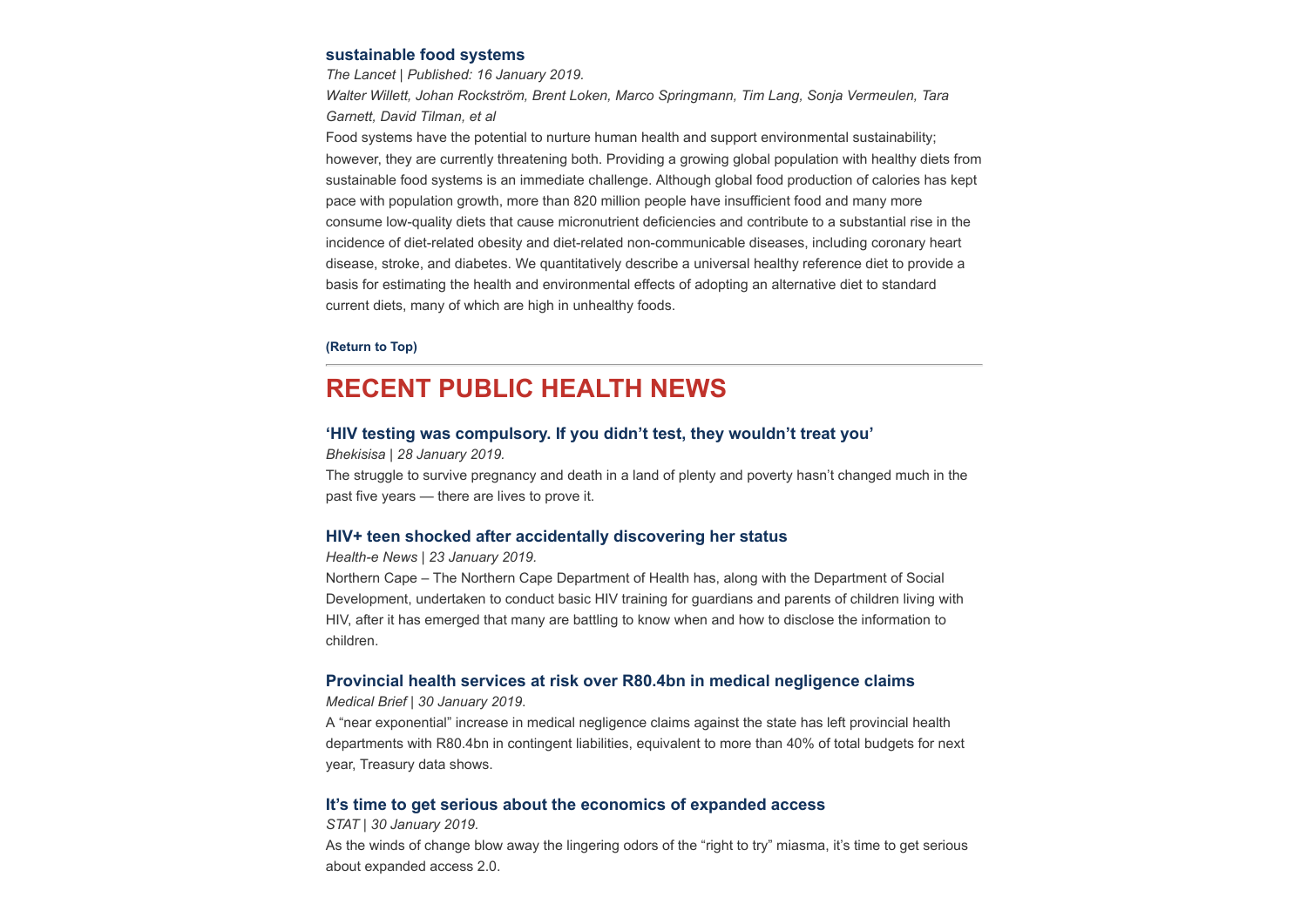#### **[Half of birth defects are preventable](https://www.health-e.org.za/2019/01/31/half-of-birth-defects-are-preventable/)**

*Health-e News | 31 January 2019.*

It is believed that more than half of all birth defects can be prevented or treated, despite statistics showing that birth defects are the third highest cause of early deaths in the Western Cape.

#### **[\(Return to Top\)](#page-0-0)**

## <span id="page-4-0"></span>**TRAINING AND RESOURCES**

### **[e-Learning Course on Health Financing Policy for universal health coverage \(UHC\)](https://www.who.int/health_financing/training/e-learning-course-on-health-financing-policy-for-uhc/en/)**

*World Health Organisation | 2019.*

The first e-learning course on health financing policy for universal health coverage has now been launched. This e-learning course comprises six modules which cover the core functions of health financial policy as conceptualised by WHO.

Each module is divided into a number of sub-topics. This is a foundational course which targets participants of various levels of experience and expertise.

#### **[Influenza: are we ready?](https://www.who.int/influenza/spotlight)**

*World Health Organisation | 2018.*

2018 mark[ed] the 100th anniversary of one of the most catastrophic public health crises in modern history, the 1918 influenza pandemic known colloquially as "Spanish flu". This Spotlight focuses on the lessons we can learn from previous flu pandemics, how prepared we are for another one, and how work on seasonal flu can boost capacity for pandemic preparedness.

**[\(Return to Top\)](#page-0-0)**

## <span id="page-4-1"></span>**PUBLICATIONS AND REPORTS**

#### **[District Health Barometer](http://www.hst.org.za/publications/Pages/DHB20172018.aspx)**

*Health Systems Trust | 31 January 2018.*

The DHB provides a detailed overview of the country's public health services in all 52 health districts The publication has become an important planning and management resource for health service providers, managers, researchers and policy-makers in the country.

The DHB also serves as a tool with which managers in the health sector can monitor and evaluate not only trends in health status and service delivery, but also the underlying quality of routinely collected health information in South Africa.

#### **[South Africa Demographic and Health Survey 2016](http://www.hst.org.za/publications/NonHST%20Publications/SADHS2016%201.pdf)**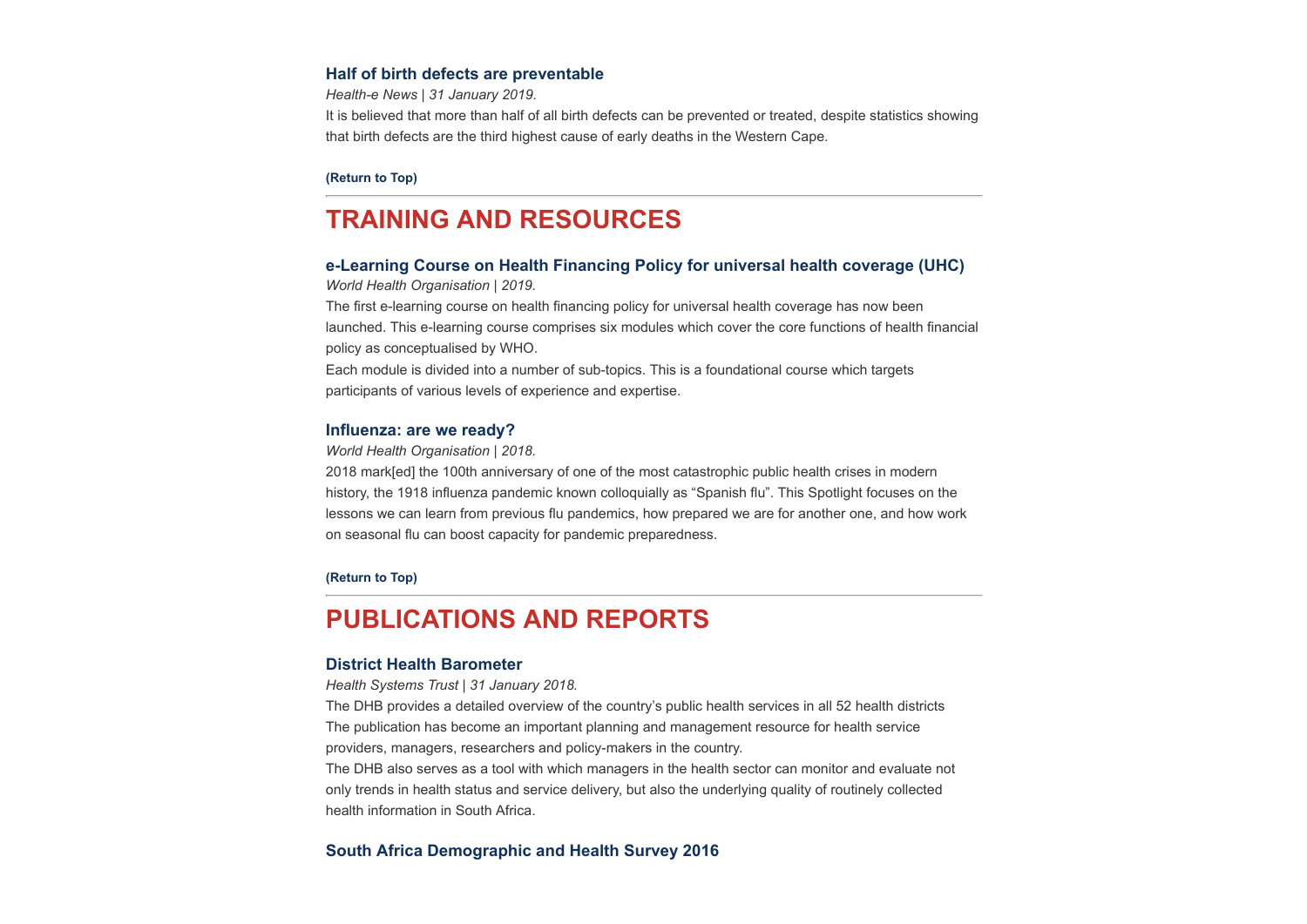*South African Medical Research Council | 30 January 2019.* Stastistics South Africa (Stats SA), in partnership with the South African Medical Research Council (SAMRC), conducted the South Africa Demographic and Health Survey 2016 (SADHS 2016) at the request of the National Department of Health (NDoH). Technical assistance was provided through The DHS Program. Timely information about the health of the nation is essential for monitoring and evaluation. Survey data collection took place from 27 June 2016 to 4 November 2016. Also see: **[South Africa Demographic and Health Survey 2016: Key Findings](http://www.hst.org.za/publications/NonHST%20Publications/South%20Africa%20Demographic%20and%20Health%20Survey%202016%20Key%20Findings.pdf)**

**[\(Return to Top\)](#page-0-0)**

## <span id="page-5-0"></span>**CONFERENCES AND EVENTS**

**[The Future of Food Safety: Transforming knowledge into action for people, economies and the](http://www.hst.org.za/Lists/HST%20Events/DispForm.aspx?ID=34) environment** 12-13 February 2019 Addis Ababa, Ethiopia

#### **[Conference on Retroviruses and Opportunistic Infections \(CROI\)](http://www.hst.org.za/Lists/HST%20Events/DispForm.aspx?ID=38)**

4-7 March 2019 Washington State Convention Center in Seattle, Washington

#### **[The International Conference on \(Re-\) Emerging Infectious Diseases](http://www.hst.org.za/Lists/HST%20Events/DispForm.aspx?ID=40)**

13-5 March 2019 The African Union Comission Conference Center, Addis Ababa, Ethiopia

**[\(Return to Top\)](#page-0-0)**

## **JOB OPPORTUNITIES**

Please click on the job title for more information.

#### **[Rondebosch Medical Centre: Registered Nurses, Enrolled Nurses & Enrolled Nursing Auxiliary](https://www.medicalbrief.co.za/archives/nursing-services-manager-3/)**

**Nurses**

Closing Date: Unspecified

**[Desmond Tutu HIV Foundation: Medical Officer](https://www.medicalbrief.co.za/archives/careers/medical-officer/)** Closing Date: 14 February 2018

#### **[NOAH: Health Manager](http://www.ngopulse.org/opportunity/2019/01/18/health-manager-0)**

Closing Date: 15 February 2018